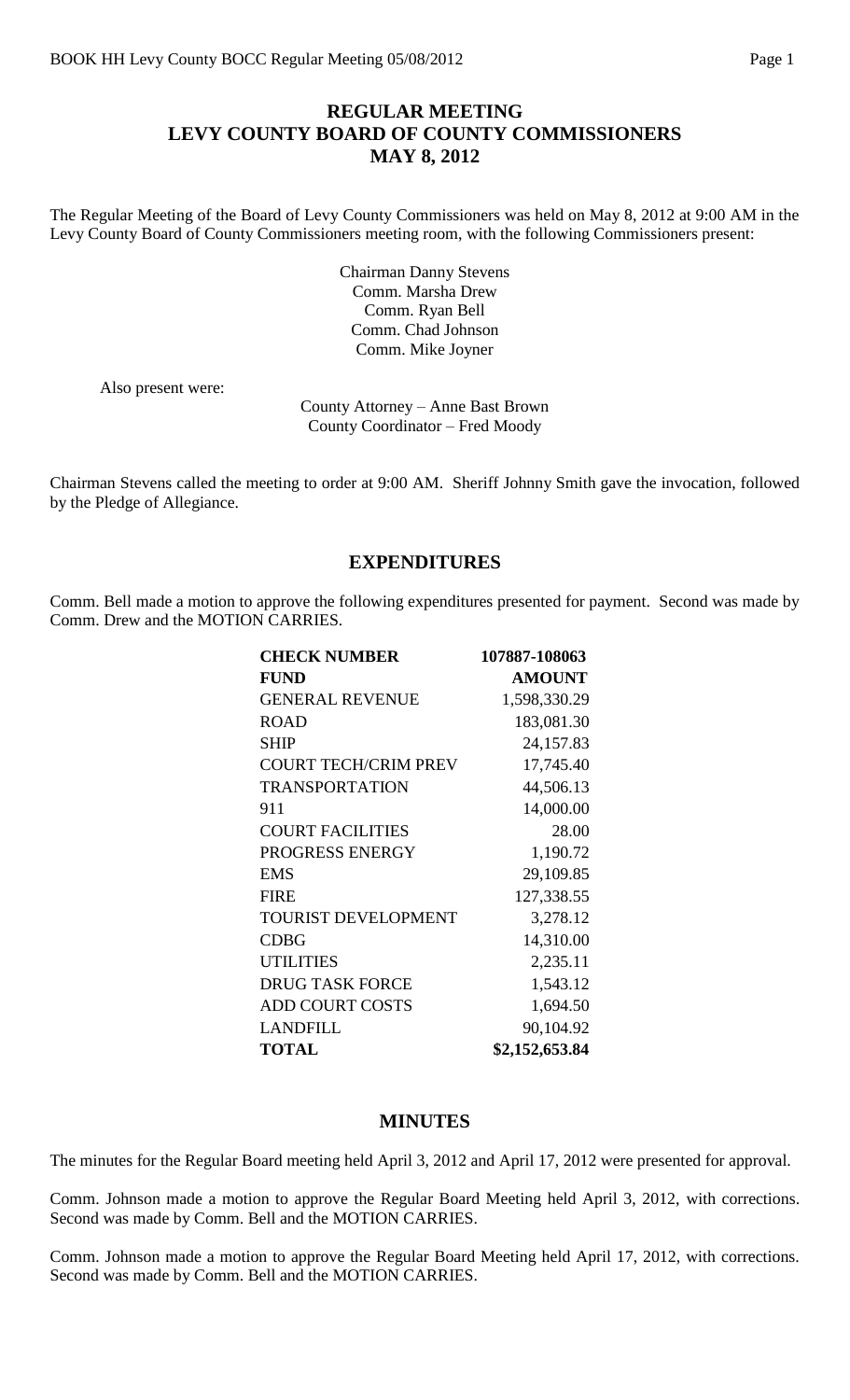# **COMMISSIONERS' REPORTS**

Comm. Stevens introduced Marilyn Ladner, the provost of Levy County's operation for the College of Central Florida and a Board member of the Nature Coast Business Development Council. Ms. Ladner spoke to the Board inquiring if they would be interested in joining in a Workshop with the Nature Coast Board and the EZDA Board. The purpose of this Workshop would be to discuss goals and objectives in order to come up with a strategic plan and vision for the future, if possible, taking into consideration the limited resources for all three Boards. Ms. Ladner offered to host and facilitate the Workshop at the College of Central Florida.

The Commissioners agreed to meet on June 5<sup>th</sup> from 2:00 P.M. to 4:00 P.M.

## **VFW**

Ivan Chubb

A. Presenting Post Commander's Appreciation Certificate.

Mr. Chubb informed the Board of the dates of several VFW Memorial Day events coming up:

Saturday, May 26<sup>th</sup> at Marion Woods in Ocala Sunday, May  $27<sup>th</sup>$  at the Cedar Key Cemetery, 1:00 P.M. with the Marine Corps League Sunday, May 27<sup>th</sup> at Orange Hill Cemetery in Williston at 1:00 P.M. with the American Legion Monday, May 28<sup>th</sup> at Rosemary Hill

Mr. Chubb also presented the Post Commander's Appreciation Certificate to Major Evan Sullivan with the Levy County Sheriff's Office.

# **C.A.A.A. (CHIEFLAND AREA ATHLETIC ASSOCIATION)**

Wayne Weatherford

Presenting information on upcoming T-Ball/Little League events for June and July, 2012.

Mr. Weatherford informed the Board of upcoming events concerning the CAAA. Chiefland will be hosting the State T-Ball Tournament for the Northern Division June 12-16 as well as the World Series T-Ball Tournament for the Southeast Region July 6-9. District Tournaments will be May 31<sup>st</sup>. These events will be at Strickland Park in Chiefland.

### **PUBLIC HEARING**

Shenley Neely

A. Adopt Ordinance 2012-01 amending the schedule of Capital Improvements for Levy County as required annually by Florida Statute.

Shenley Neely requested Board approval of Ordinance 2012-01. The Ordinance was then read into public record.

Comm. Stevens asked if there was anyone in the audience to speak for or against the proposed Ordinance. There was none.

After discussion among the Commissioners, Comm. Drew made a motion to approve Ordinance 2012-01 as requested. Second was made by Comm. Bell and the MOTION CARRIES.

Rob Corbitt

B. First Public Hearing to consider Adoption of Ordinance 2012-03 relating to Special Event Permits.

Mr. Corbitt requested Board approval of Ordinance 2012-03 relating to Special Event Permits and read revisions to the Ordinance into public record. Mr. Corbitt stated a Public Hearing would need to be scheduled by the Board after 5:00 P.M. as required by Florida Statute.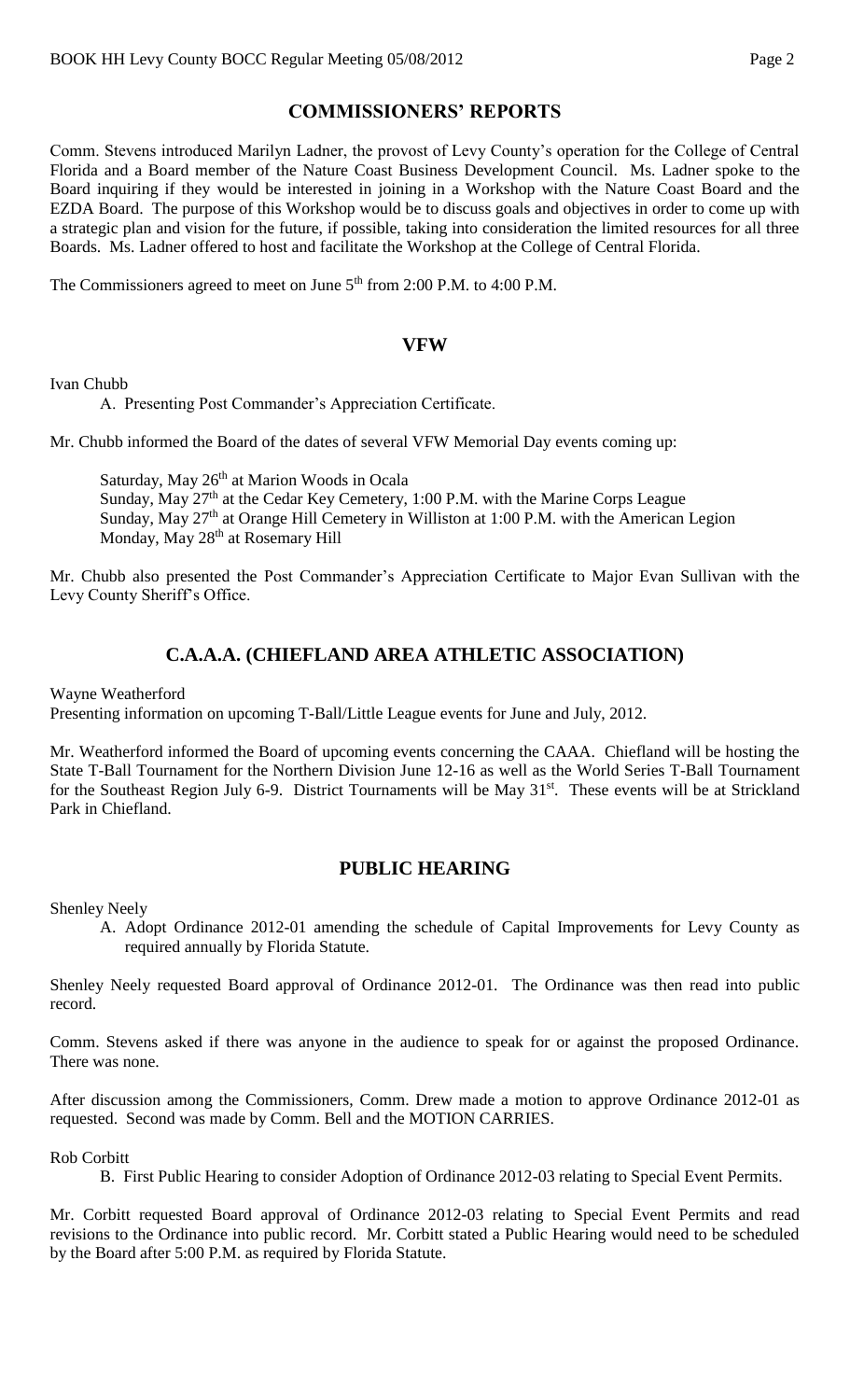Comm. Stevens asked if there was anyone in the audience to speak for or against the proposed Ordinance.

The following individuals from the audience spoke:

Renate Cannon Jeff Hardison Patty Galyean Carol McQueen

After discussion among the Commissioners a date was set for an evening Public Hearing on June 5<sup>th</sup> at 5:00 P.M.

# **ALLEN RODRIGUEZ**

Past President of CAV, Inc. – Chiefland Astronomy Village Presentation regarding the implementation of light restrictions during the "Dark of the Moon" Dark Sky observing sessions.

Mr. Rodriguez spoke to the Board and requested they make the Chiefland observatory a "Dark Sky" site and to block off NW 52<sup>nd</sup> Court during observing sessions to eliminate dust from the limerock road. Mr. Rodriquez explained the reason for the request is also to prevent those not invited from intruding and disrupting their observation of the night sky.

After discussion among the Commissioners, it was advised for Mr. Rodriguez to consult with Sheriff Smith to deter anyone from intruding upon their monthly observing sessions.

## **FLORIDA DEPARTMENT OF TRANSPORTATION**

Jordan Green, Florida DOT, Lake City Discuss FDOT's Tentative Five Year Work Program and answer any questions from the Board.

Mr. Green spoke to the Board and explained the tentative schedule of the Florida Department of Transportation's five year transportation plan.

The meeting recessed at 10:39 A.M. The meeting reconvened at 10:56 A.M.

### **LEVY COUNTY SHERIFF'S OFFICE**

Sheriff Johnny Smith, Patty Galyean

Certificate of Participation for the Drug Task Force, Edward Byrne Memorial Justice Assistance Grant Program.

Sheriff Smith requested Board approval and signature on the Certificate of Participation for the Drug Task Force, Edward Byrne Memorial Justice Assistance Grant Program in the amount of \$48,644. These funds help supplement salaries or purchase equipment for the Drug Task Force.

Comm. Bell made a motion to approve signing the Certificate of Participation for the Drug Task Force, Edward Byrne Memorial Justice Assistance Grant Program as presented. Second was made by Comm. Drew and the MOTION CARRIES.

Sheriff Smith let everyone know of the Law Day luncheon coming up this Friday at the Beauchamp place on the Suwannee River.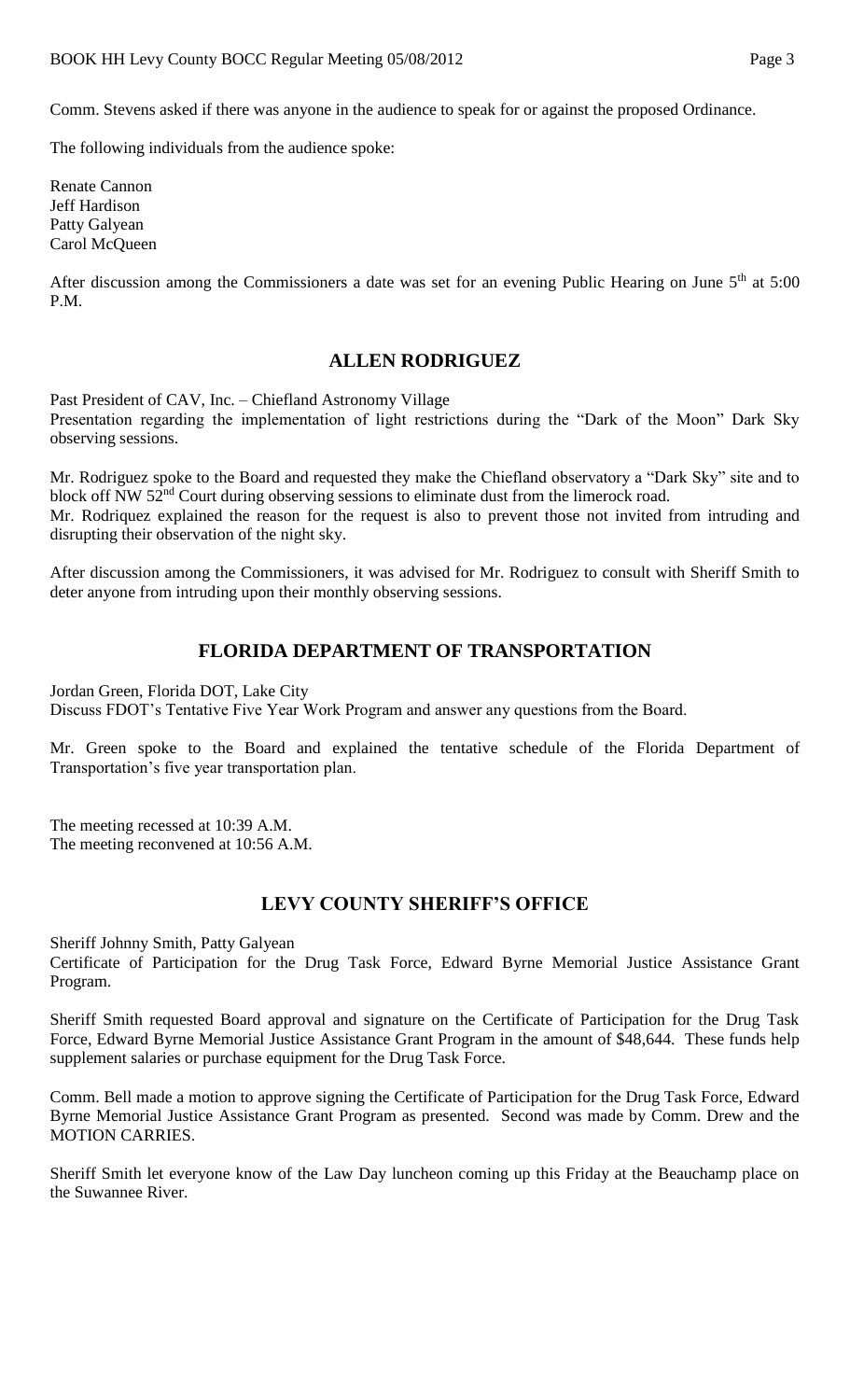# **NOEL K. DESMOND**

Consideration of pertinent information on endangered species and habitat.

Mr. Desmond presented information to the Board regarding Florida Panthers in Levy County and requested they consider the panthers when making decisions which would have an impact on their habitat.

### **PUBLIC COMMENT**

Noel Desmond asked if an amendment could be added to the zoning laws to protect the Florida Panthers.

### **DEPARTMENT REPORTS**

### **ANIMAL SERVICES**

David Weatherford, Director Request approval of Resolution 2012-24 adopting a Schedule of Fees and Charges for the Animal Services Department.

Mr. Weatherford requested Board approval of Resolution 2012-24 adopting a Schedule of Fees and Charges for the Animal Services Department. Mr. Weatherford stated the fees had not been changed since 2003.

Comm. Drew made a motion to approve Resolution 2012-24 as presented. Second was made by Comm. Bell and the MOTION CARRIES.

## **COUNTY ATTORNEY**

Anne Bast Brown

Request direction regarding solid waste licensing, flow control and franchising and, if applicable, approval of proposal of Nabors, Giblin & Nickerson for legal services for completion of licensing ordinance, flow control regulations, and notice procedure for privatization of solid waste collections and disposal.

Atty. Brown spoke to the Board regarding the impass hearing coming up with the Union. Notice had been sent of the decision not to go to the Special Magistrate which starts the insulation period. Atty. Brown reminded the Board they are not to discuss this issue with anyone.

Atty. Brown stated a consensus from the Board is needed on the dates for the Hearing. She suggested July  $17<sup>th</sup>$ or August  $21<sup>st</sup>$  and stated the hearing will take about three hours.

The Board agreed to set the Hearing for July  $17<sup>th</sup>$  at 1:00 P.M., after the Board meeting.

Atty. Brown requested Board direction on the solid waste licensing, flow control, and franchising issue from the Goals Workshop.

After discussion, the Board agreed to table this item indefinitely.

# **COUNTY COORDINATOR**

Fred Moody

Request the appointment of Levy County Planner Shenley Neely to the Goethe State Forest 10 Year Management Plan Committee.

Mr. Moody stated he had been contacted by Mr. Cahill requesting the appointment of Shenley Neely to the Goethe State Forest 10 Year Management Plan Committee. Mr. Moody then requested Board approval of Ms. Neely to this Committee.

It was agreed upon by consensus to appoint Ms. Neeley to the Committee as requested.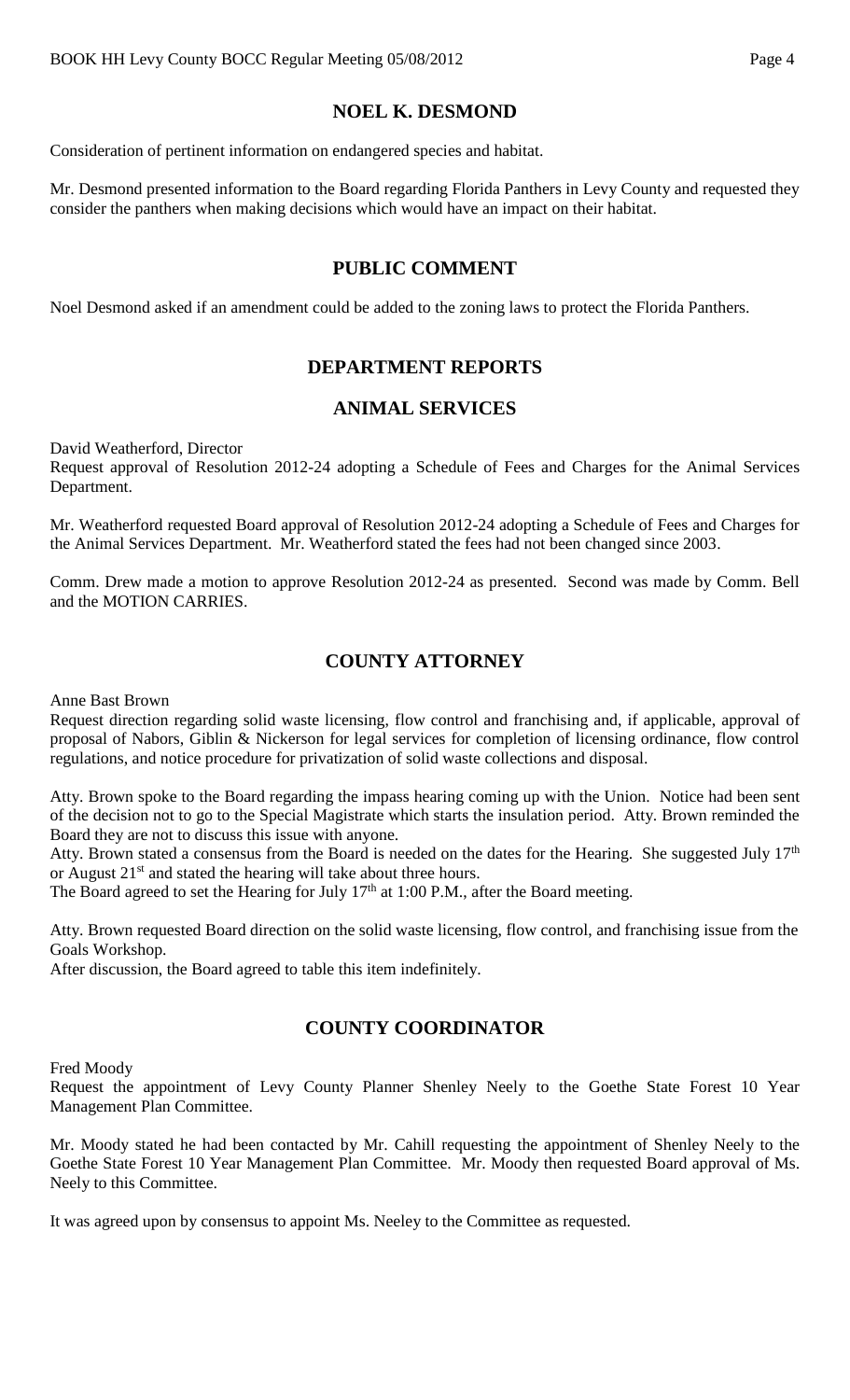# **COUNTY AGENT**

Albert Fuller, Director Request permission to purchase a riding lawn mower.

Mr. Moody requested on behalf of Mr. Fuller Board approval to purchase a riding lawn mower for mowing the Ag. Center property. The quotes received are as follows:

| Lanes Hardware          | Pro Turn $260, 60$ " cut    | \$8,057.21 |
|-------------------------|-----------------------------|------------|
| Suwannee River Kubota   | Pro Turn $460, 60$ " cut    | \$9,008.23 |
| Dixie Chopper           | Model Classic 2760, 60" cut | \$7,750.00 |
| Greensouth Equip., Inc. | John Deere Z930A, 60" cut   | \$9,565.00 |
|                         | Hustler X-One, 60" cut      | \$7,525.00 |

The Commissioners agreed the mowers quoted were more than they were willing to buy and suggested creating a mowing/cleanup crew from existing personnel.

# **EMERGENCY MANAGEMENT**

Mark S. Johnson, Director Request permission to purchase two (2) portable light towers for Emergency Operations.

Mr. Johnson requested Board approval to purchase two portable light towers for Emergency Operations and provided quotes:

| Turnkey Electric, LLC  | $$14,800.00$ , includes shipping       |
|------------------------|----------------------------------------|
| Allmand Brothers, Inc. | $$20,850.70$ , includes shipping       |
| Discount Equipment     | \$15,094.00, does not include shipping |

Mr. Johnson stated the funding source for this purchase is their Annual Federal Emergency Planning Performance Grant Program. The lighting is to be used for emergency staging areas and points of distribution during times of declared emergencies and for use during nighttime exercises and drills. It is the recommendation of Mr. Johnson to purchase the light towers from Turnkey Electric, LLC.

Comm. Joyner made a motion to approve the purchase for two portable light towers as presented. Second was made by Comm. Bell and the MOTION CARRIES.

### **PUBLIC SAFETY**

David Knowles, Director

A. Presenting 2nd Quarter Report.

Mr. Knowles presented the 2<sup>nd</sup> Quarter Report of the Department of Public Safety to the Board.

B. Request approval of Resolution 2012-27, regarding the write-off policy for uncollected receivables.

Mr. Knowles requested Board approval of Resolution 2012-27, regarding the write-off policy for uncollected receivables.

Comm. Drew made a motion to approve Resolution 2012-27 as presented. Second was made by Comm. Bell and the MOTION CARRIES.

# **PLANNING**

Shenley Neely, Planning Director

Ms. Neely requested Board approval for the reappointment of the following Alternate Planning Commissioners:

Robert Lowyns, Catherine Stevens (Lawhun), and Bill Hammond